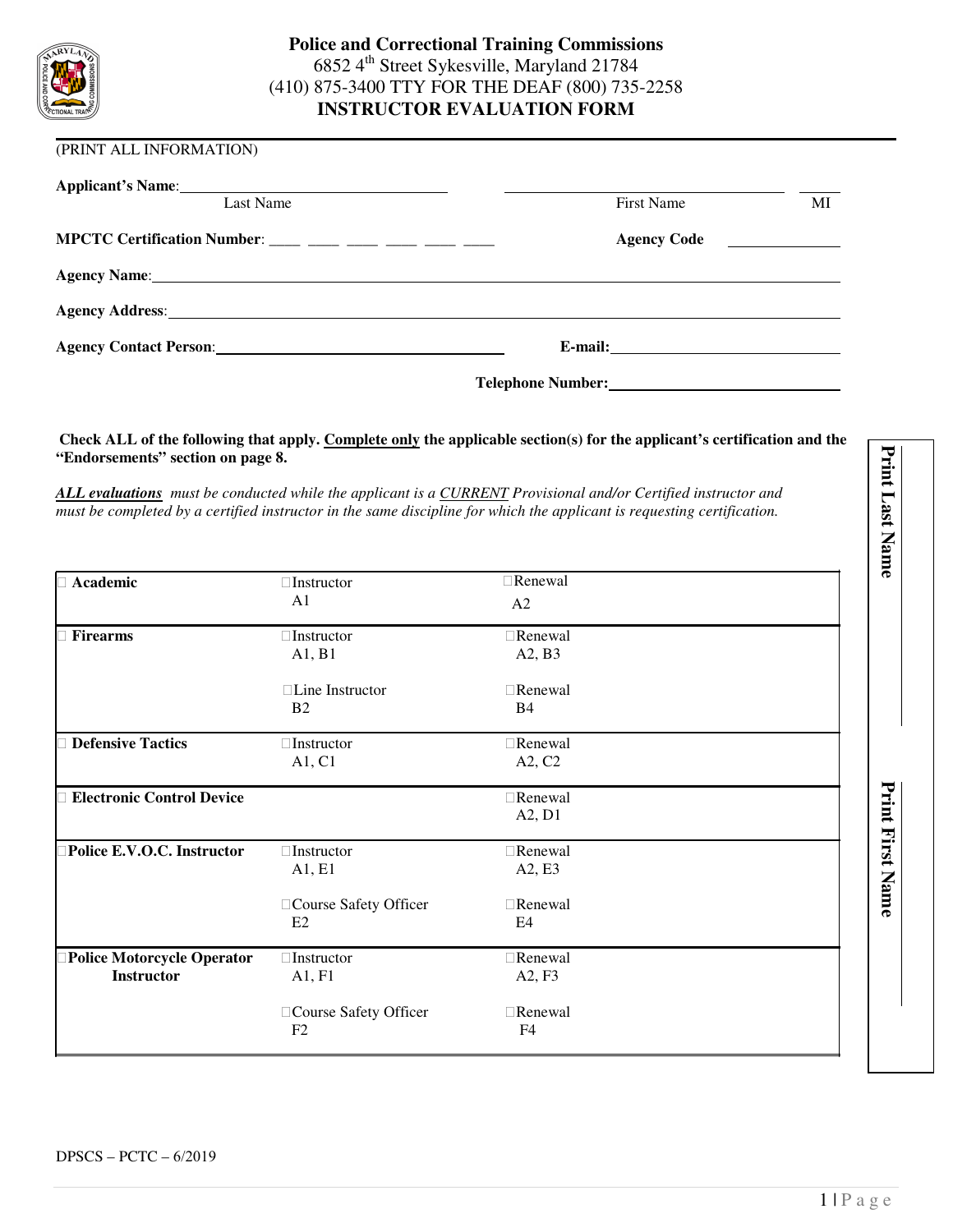## **A. Classroom**

**A1** Academic Instructor – Initial Minimum two satisfactory classroom evaluations of not less than 1 hour each.

\_\_\_\_\_\_\_\_\_\_\_\_\_\_\_\_\_\_\_\_\_\_\_\_\_\_\_\_\_\_\_\_ \_\_\_ \_\_\_ \_\_\_ \_\_\_ \_\_\_ \_\_\_

\_\_\_\_\_\_\_\_\_\_\_\_\_\_\_\_\_\_\_\_\_\_\_\_\_\_\_\_\_\_\_\_ \_\_\_\_\_\_\_\_\_\_\_\_\_\_\_\_\_

**A2** Academic/Skills – Renewal Minimum one satisfactory classroom evaluation in accordance with COMAR Rrequirements for specific type of Instructor.

\_\_\_\_\_\_\_\_\_\_\_\_\_\_\_\_\_\_\_\_\_\_\_\_\_\_\_\_\_\_\_\_ \_\_\_ \_\_\_\_\_\_\_\_\_

Class Title **Example 2** Program Approval Number **Hours of Evaluation** Program Approval Number

 $\overline{\phantom{a}}$  , and the set of the set of the set of the set of the set of the set of the set of the set of the set of the set of the set of the set of the set of the set of the set of the set of the set of the set of the s

Evaluator's Printed Name Evaluator's Certification Number

| <b>Establish and Maintain Instructor Credibility</b>                                                                                                                                                | $\overline{Y/N}$ |
|-----------------------------------------------------------------------------------------------------------------------------------------------------------------------------------------------------|------------------|
| Follows organizational dress code appropriate for this instructional situation.                                                                                                                     |                  |
| Establishes and maintains an atmosphere of mutual respect.                                                                                                                                          |                  |
| Avoids bias or prejudice against individuals in the classroom, either through language, behavior, or reference.                                                                                     |                  |
| Provides clear and simple explanations of key points in the lesson.                                                                                                                                 |                  |
| Provides evidence of practical experience in applying the content.                                                                                                                                  |                  |
| Displays confidence in his/her content knowledge, experience and teaching skills.                                                                                                                   |                  |
| Uses learners' own experiences to enhance their understanding of content.                                                                                                                           |                  |
| <b>Manage the Learning Environment</b>                                                                                                                                                              | Y/N              |
| Announces lesson or module objectives at beginning of lesson.                                                                                                                                       |                  |
| Encourages learners with different learning styles.                                                                                                                                                 |                  |
| Creates and use examples or exercises to meet learner needs.                                                                                                                                        |                  |
| Balances time for learner questions and comments with time for other instructional activities.                                                                                                      |                  |
| Manages class time so all learning objectives are met.                                                                                                                                              |                  |
| Uses a variety (minimum of 2) of instructional methods such as: a) lecture with questions b) demonstration                                                                                          |                  |
| c) guided discussion d) lead through practical e) practical f) role play g) case study h) simulations i) games<br>j) discovery learning k) brainstorming                                            |                  |
| Manages the type and amount of learner participation to ensure maximum learning from each activity.                                                                                                 |                  |
| Writes on easel pad or chalk(less) board and avoid: a) writing too small b) unreadable writing c) turning back to<br>learners d) delaying activities while writing.                                 |                  |
| Uses a variety of training aids such as: a) chalk/white board b) easel pad/posters c) handouts d) Power Point<br>e) transparencies f) videotape                                                     |                  |
| Applies the basic principles of media a) readability (display size and content organization) b) viewing distance                                                                                    |                  |
| requirement c) amount of content per screen/page d) contrasting colors and color combinations                                                                                                       |                  |
|                                                                                                                                                                                                     |                  |
|                                                                                                                                                                                                     |                  |
| <b>Demonstrates Presentation and Feedback Skills</b>                                                                                                                                                | Y/N              |
| Uses appropriate verbal and nonverbal language                                                                                                                                                      |                  |
| Breaks content down into its components to clarify a point or correct a misunderstanding.                                                                                                           |                  |
| Projects the voice to reach all learners in the room.                                                                                                                                               |                  |
| Uses questions to: a) stimulate interest in a topic b) build learner confidence c) summarize content, or<br>d) challenge learners to go beyond content to draw conclusions and extend applications. |                  |
| Uses paraphrase to confirm understanding.                                                                                                                                                           |                  |
| Performs comprehension checks to ensure instructor is reading learner cues correctly.                                                                                                               |                  |
| Integrates encouragement into feedback so learners are comfortable correcting their mistakes.                                                                                                       |                  |
| Uses summaries to integrate and focus main content points.                                                                                                                                          |                  |
|                                                                                                                                                                                                     |                  |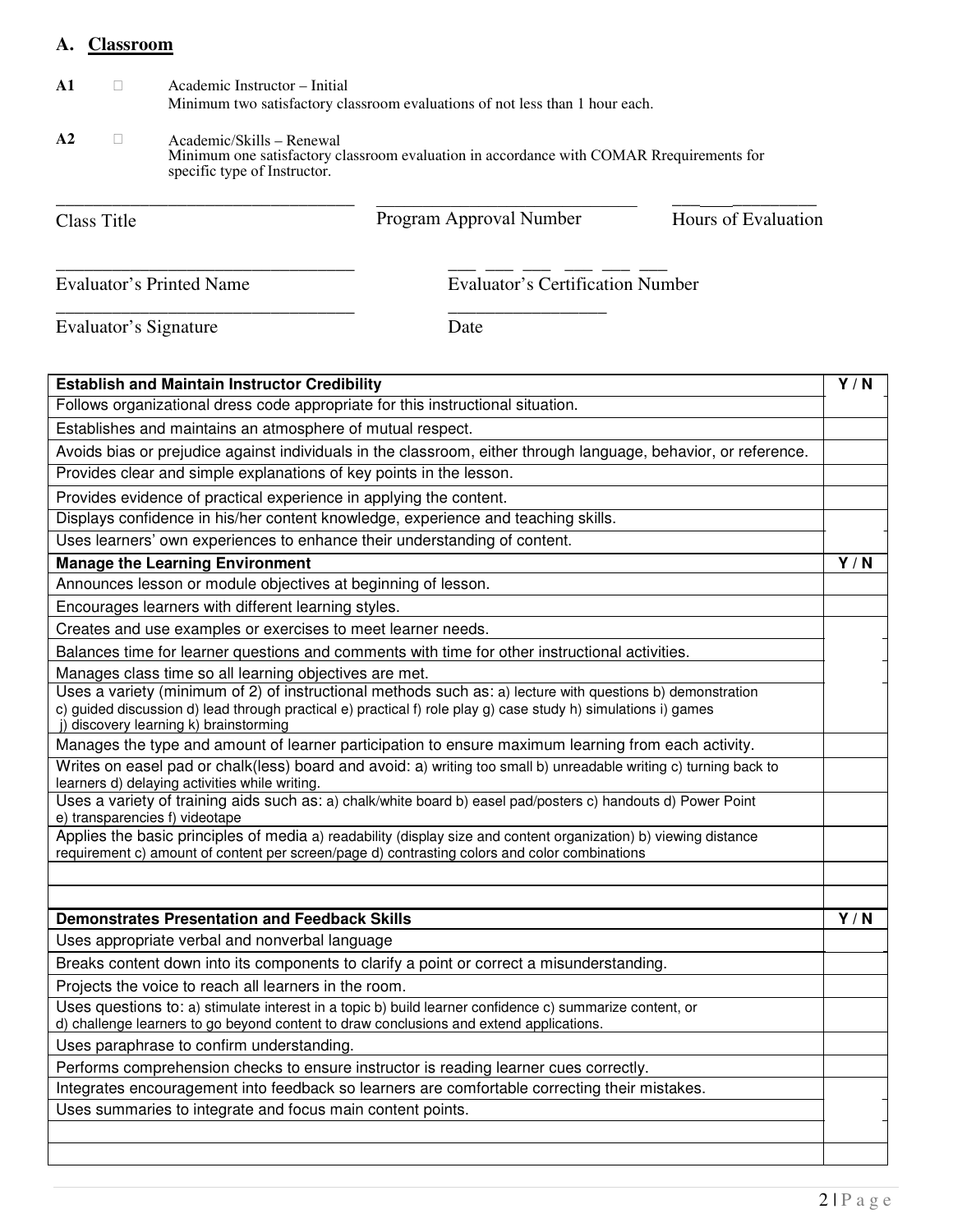## **B. Firearms Skills**

| B1             | Firearms Instructor – Initial<br>than 1 hour each.                                                                                                                                                    | Has conducted a minimum of 4 hours of classroom and 8 hours of firearms firing line instructions.<br>Minimum of two satisfactory classroom (A1) and two satisfactory firing line evaluations of not less |                     |
|----------------|-------------------------------------------------------------------------------------------------------------------------------------------------------------------------------------------------------|----------------------------------------------------------------------------------------------------------------------------------------------------------------------------------------------------------|---------------------|
| B <sub>2</sub> | Firearms Line Instructor – Initial<br>line evaluations of not less than 1 hour each.                                                                                                                  | Has conducted a minimum of 8 hours of firing line instruction. Minimum of two satisfactory firing                                                                                                        |                     |
| B <sub>3</sub> | Firearms Instructor – Renewal<br>A minimum of one satisfactory evaluation for firearms classroom (A2) and one satisfactory evaluation<br>for firearms firing line operations and skills instructions. |                                                                                                                                                                                                          |                     |
| <b>B</b> 4     | Firearms Line Instructor – Renewal<br>instruction.                                                                                                                                                    | A minimum of one satisfactory evaluation while providing firearms firing line operations and skills                                                                                                      |                     |
|                | <b>Class Presentation / Title</b>                                                                                                                                                                     | Program Approval Number                                                                                                                                                                                  | Hours of Evaluation |

Evaluator's Printed Name Evaluator's Certification Number \_\_\_\_\_\_\_\_\_\_\_\_\_\_\_\_\_\_\_\_\_\_\_\_\_\_\_\_\_\_\_\_ \_\_\_\_\_\_\_\_\_\_\_\_\_\_\_\_\_

| <b>Line Duties</b>                                                                                                    | Y/N |
|-----------------------------------------------------------------------------------------------------------------------|-----|
| Demonstrates line safety procedures.                                                                                  |     |
| Demonstrates integrity in enforcing Commission and agency regulations.                                                |     |
| Is alert to problems on the line.                                                                                     |     |
| Resolves line problems quickly and efficiently.                                                                       |     |
| Gives commands and explanations clearly and precisely.                                                                |     |
| Scores targets accurately and in a timely manner.                                                                     |     |
|                                                                                                                       |     |
| <b>Knowledge of Shooting Fundamentals</b>                                                                             | Y/N |
| Demonstrates knowledge in identifying and correcting shooter errors.                                                  |     |
| Effectively communicates corrective procedures.                                                                       |     |
| <b>Weapon Knowledge</b>                                                                                               | Y/N |
| Knows weapons' safety characteristics.                                                                                |     |
| Demonstrates and explains weapon mechanics:                                                                           |     |
| - Ability to identify and clear malfunctions                                                                          |     |
| - Knows loading and unloading procedures                                                                              |     |
| - Knows weapons' operating systems                                                                                    |     |
|                                                                                                                       |     |
| <b>Line Presence</b>                                                                                                  | Y/N |
| Installs confidence in shooters.                                                                                      |     |
| Displays fairness and impartiality.                                                                                   |     |
| Exhibits professional demeanor.                                                                                       |     |
| Displays self-confidence.                                                                                             |     |
| Maintains a professional personal appearance.                                                                         |     |
| Works well as a team player with other instructors.                                                                   |     |
| Gives fair and impartial evaluations, written and/or verbal.<br>Completes lesson in the time frame planned/scheduled. |     |
|                                                                                                                       |     |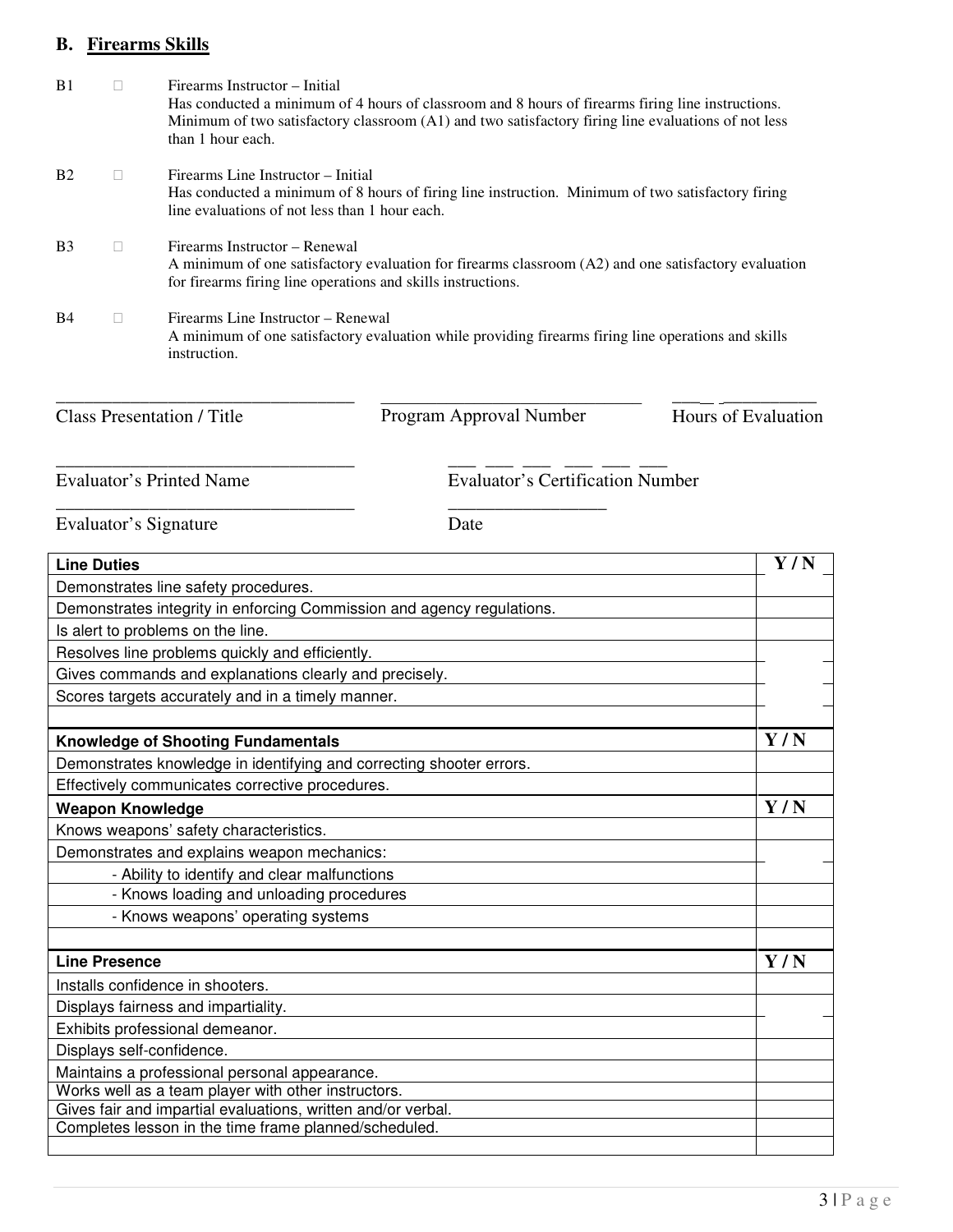# **C. Defensive Tactics Skills**

| C <sub>1</sub> | Defensive Tactics Instructor – Initial<br>Has conducted a minimum of 4 hours of classroom and 8 hours of practical skills exercise instructions.<br>Minimum of two satisfactory classroom (A1) and two satisfactory practical skills evaluations of not less<br>than 1 hour each. |
|----------------|-----------------------------------------------------------------------------------------------------------------------------------------------------------------------------------------------------------------------------------------------------------------------------------|
| C <sub>2</sub> | Defensive Tactics Instructor – Renewal<br>A minimum of one satisfactory evaluation for defensive tactics classroom (A2) and one satisfactory evaluation for<br>defensive tactics practical skills instruction                                                                     |

| <b>Class Presentation / Title</b> | Program Approval Number          | Hours of Evaluation |
|-----------------------------------|----------------------------------|---------------------|
| Evaluator's Printed Name          | Evaluator's Certification Number |                     |
|                                   |                                  |                     |

| <b>Exercise Physiology</b>                                                               | Y/N |
|------------------------------------------------------------------------------------------|-----|
| Explains the benefits and limitations of anaerobic and aerobic exercises.                |     |
| Identifies different exercises and workouts which will enhance muscle tone, strength,    |     |
| cardiovascular endurance and coordination.                                               |     |
| Distinguishes between isometric and isotonic workouts.                                   |     |
| Articulates the relationship between nutrition, diet and overall physical condition.     |     |
| Conducts proper warm-up and cool-down exercises.                                         |     |
| Alternates workouts between strength training and aerobic conditioning on a daily basis. |     |
|                                                                                          |     |
| <b>Class Management</b>                                                                  | Y/N |
| Ensures proper equipment is available for each training session.                         |     |
| Inspects training area to identify and eliminate potential hazards.                      |     |
| Organizes students into subgroups based on physical size and relative ability.           |     |
| Monitors student behavior to eliminate unproductive or unsafe activities.                |     |
| Ensures that all students are actively engaged in the learning experience.               |     |
|                                                                                          |     |
|                                                                                          |     |
| <b>Practical Exercise</b>                                                                | Y/N |
| Clearly explains and demonstrates each learning activity.                                |     |
| Breaks down complex activities into basic elements for each practice and efficiency.     |     |
| Remains alert for potential problems.                                                    |     |
| Is mindful of all other training activities and personnel.                               |     |
| Works well as a team player with other instructors.                                      |     |
| Gives fair and impartial evaluations, written and/or verbal.                             |     |
| Completes lesson in the time frame planned/scheduled.                                    |     |
|                                                                                          |     |
|                                                                                          |     |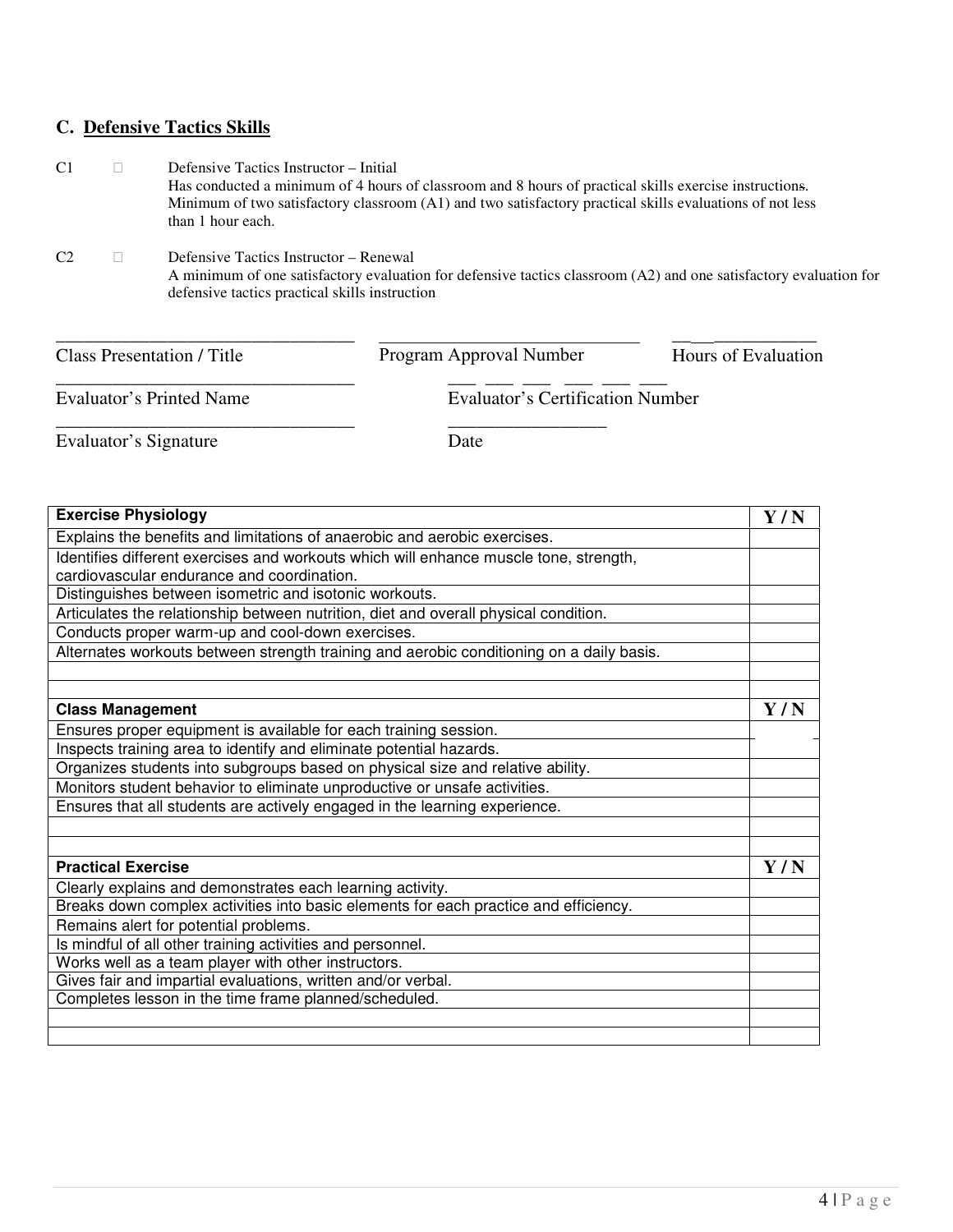### **D. Electronic Control Device Skills**

D1 Electronic Control Device Instructor – Renewal A minimum of one satisfactory evaluation for electronic control device classroom instruction (A2) and one satisfactory evaluation for electronic control device practical skills instruction.

\_\_\_\_\_\_\_\_\_\_\_\_\_\_\_\_\_\_\_\_\_\_\_\_\_\_\_\_\_\_\_\_ \_\_\_\_\_\_\_\_\_\_\_\_\_ Class Presentation / Title **The Program Approval Number** Total Hours of Evaluation  $\mathcal{L}_\mathcal{L}$  , which is a set of the set of the set of the set of the set of the set of the set of the set of the set of the set of the set of the set of the set of the set of the set of the set of the set of the set of

Evaluator's Printed Name Evaluator's Certification Number

Evaluator's Signature Date

\_\_\_\_\_\_\_\_\_\_\_\_\_\_\_\_\_\_\_\_\_\_\_\_\_\_\_\_\_\_\_\_ \_\_\_ \_\_\_ \_\_\_ \_\_\_ \_\_\_ \_\_\_

\_\_\_\_\_\_\_\_\_\_\_\_\_\_\_\_\_\_\_\_\_\_\_\_\_\_\_\_\_\_\_\_ \_\_\_\_\_\_\_\_\_\_\_\_\_\_\_\_\_

| <b>Practical Exercise</b>                                                                     | Y/N |
|-----------------------------------------------------------------------------------------------|-----|
| Properly presents exercise and gives thorough overview, explaining purpose(s) the exercise is |     |
| performed, how it is to be performed and what is expected                                     |     |
| Explains in logical, step-by-step, meaningful sequence, how the exercise is to be completed.  |     |
| Is clear, concise and uses proper terminologies in teaching explanations.                     |     |
| Is patient and methodical when teaching students and gives proper correction and/or praise.   |     |
| Ensures that students are learning concepts and principles.                                   |     |
| Demonstrates the exercise with smoothness and precision.                                      |     |
| Demonstrates the exercise in a fashion consistent with theory and explanation.                |     |
| Demonstrates the proper finger position for aiming and discharging.                           |     |
| Demonstrates proper control of the ECD unit.                                                  |     |
|                                                                                               |     |
|                                                                                               |     |
|                                                                                               |     |
| <b>General / Operational Skills</b>                                                           | Y/N |
| Program sequence is structured and organized.                                                 |     |
| Is alert to potential problems and gives directions accordingly.                              |     |
| Is mindful of all other training activities and personnel.                                    |     |
| Works well as a team player with other instructors.                                           |     |
| Gives fair and impartial evaluations, written and/or verbal.                                  |     |
| Completes lesson in the time frame planned/scheduled.                                         |     |
|                                                                                               |     |
|                                                                                               |     |
|                                                                                               |     |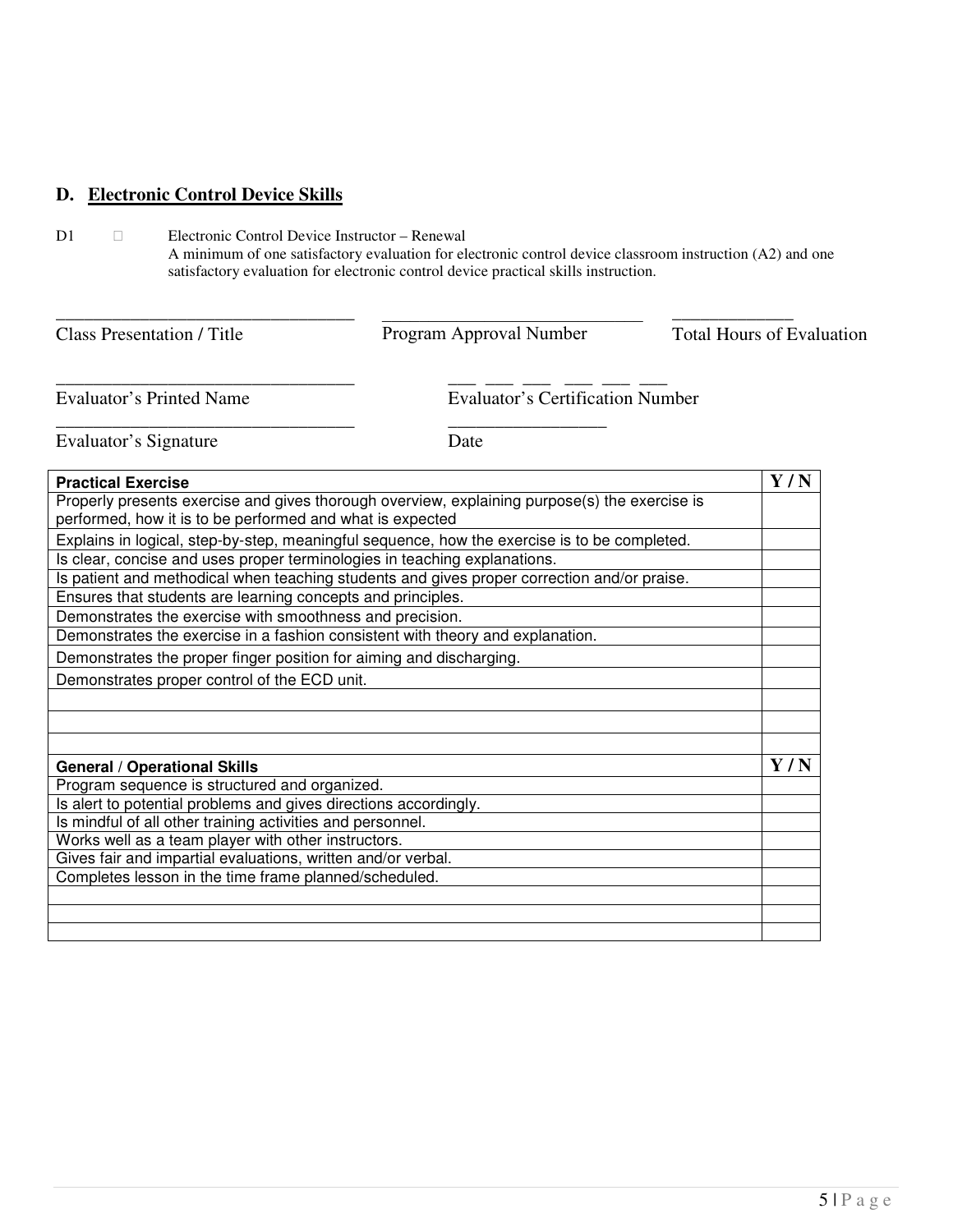### **E. Emergency Vehicle Operation Skills**

E1 EVOC Instructor –Initial Has conducted a minimum of 16 hours of classroom and 40 hours of practical skills instructions. Minimum of two satisfactory classroom (A1) and two satisfactory practical skills evaluations of not less than 1 hour each. E2 EVOC Course Safety Officer – Initial Has conducted a minimum of 40 hours of practical skills instructions. Minimum of two satisfactory practical skills evaluations of not less than 1 hour each. E3 EVOC Instructor – Renewal A minimum of one satisfactory evaluation for EVOC classroom instruction (A2) and one satisfactory evaluation for EVOC practical skills exercise instructions of not less than 1 hour each. E4 EVOC Course Safety Officer – Renewal A minimum of one satisfactory evaluation for EVOC practical skills exercises instructions of not less than 1 hour. \_\_\_\_\_\_\_\_\_\_\_\_\_\_\_\_\_\_\_\_\_\_\_\_\_\_\_\_\_\_\_\_ \_\_ \_\_\_\_\_\_\_\_\_\_\_ Class Presentation / Title **Frogram Approval Number** Hours of Evaluation \_\_\_\_\_\_\_\_\_\_\_\_\_\_\_\_\_\_\_\_\_\_\_\_\_\_\_\_\_\_\_\_ \_\_\_ \_\_\_ \_\_\_ \_\_\_ \_\_\_ \_\_\_ Evaluator's Printed Name Evaluator's Certification Number  $\mathcal{L}_\mathcal{L}$  , which is a set of the set of the set of the set of the set of the set of the set of the set of the set of the set of the set of the set of the set of the set of the set of the set of the set of the set of

\_\_\_\_\_\_\_\_\_\_\_\_\_\_\_\_\_\_\_\_\_\_\_\_\_\_\_\_\_\_\_\_ \_\_\_\_\_\_\_\_\_\_\_\_\_\_\_\_\_

| <b>Practical Exercise</b>                                                                                                                                  | Y/N |
|------------------------------------------------------------------------------------------------------------------------------------------------------------|-----|
| Properly presents exercise and gives thorough overview, explaining purpose(s) the exercise is<br>performed, how it is to be preformed and what is expected |     |
| Explains in logical, step-by-step, meaningful sequence, how each exercise is to be done.                                                                   |     |
| Is clear, concise and uses proper terminologies in teaching explanations.                                                                                  |     |
| Is patient and methodical when teaching student drivers and gives proper corrections and/or praise.                                                        |     |
| Ensures that students are learning concepts and principles.                                                                                                |     |
| Demonstrates the exercise with smoothness and precision.                                                                                                   |     |
| Demonstrates the exercise in a fashion consistent with theory and explanation.                                                                             |     |
|                                                                                                                                                            |     |
|                                                                                                                                                            |     |
|                                                                                                                                                            |     |
|                                                                                                                                                            |     |
| <b>General / Operational Skills</b>                                                                                                                        | Y/N |
| Program sequence is structured and organized.                                                                                                              |     |
| Is seated in the vehicle or stationed in a fashion capable of taking immediate action.                                                                     |     |
| Is alert to potential problems and gives directions accordingly.                                                                                           |     |
| Is mindful of all other training activities and personnel.                                                                                                 |     |
| Works well as a team player with other instructors.                                                                                                        |     |
| Gives fair and impartial evaluations, written and/or verbal.                                                                                               |     |
| Completes lesson in the time frame planned/scheduled.                                                                                                      |     |
| Dressed professionally and appropriately for the training session.                                                                                         |     |
|                                                                                                                                                            |     |
|                                                                                                                                                            |     |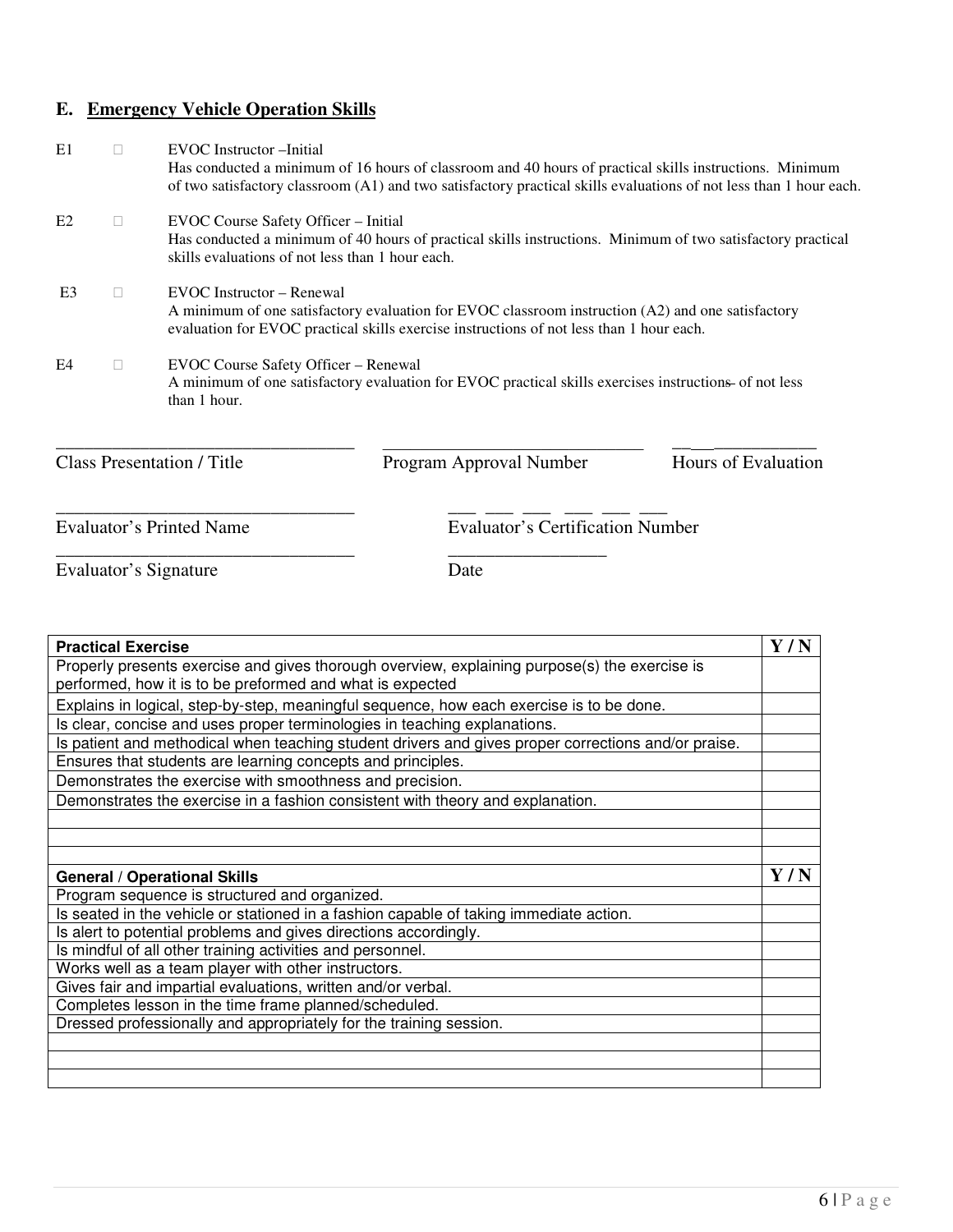## **F. Motorcycle Operation Skills**

| F1             | Motorcycle Operator Instructor – Initial<br>Has conducted a minimum of 4 hours of motorcycle operations classroom and a minimum of 16 hours of<br>motorcycle operations practical skills exercise instructions. Minimum of two satisfactory classroom (A1)<br>and two satisfactory practical skills evaluations of not less than 1 hour each. |
|----------------|-----------------------------------------------------------------------------------------------------------------------------------------------------------------------------------------------------------------------------------------------------------------------------------------------------------------------------------------------|
| F <sub>2</sub> | Motorcycle Operator Course Safety Officer - Initial<br>Has conducted a minimum of 16 hours of motorcycle operations practical skills exercises instruction.<br>Minimum of two satisfactory practical skills evaluations of not less than 1 hour each.                                                                                         |
| F <sub>3</sub> | Motorcycle Operator Instructor – Renewal<br>A minimum of one satisfactory evaluation for motorcycle operator classroom (A2) and one satisfactory<br>evaluation for motorcycle operator practical skill exercise instruction.                                                                                                                  |
| F4             | Motorcycle Operator Course Safety Officer – Renewal<br>A minimum of one satisfactory evaluation for motorcycle operator practical skills exercise instruction.                                                                                                                                                                                |

\_\_\_\_\_\_\_\_\_\_\_\_\_\_\_\_\_\_\_\_\_\_\_\_\_\_\_\_\_\_\_\_ \_\_\_\_ \_\_\_\_\_\_\_\_\_ Class Presentation / Title **Program Approval Number** Hours of Evaluation Program Approval Number

\_\_\_\_\_\_\_\_\_\_\_\_\_\_\_\_\_\_\_\_\_\_\_\_\_\_\_\_

\_\_\_\_\_\_\_\_\_\_\_\_\_\_\_\_\_\_\_\_\_\_\_\_\_\_\_\_\_\_\_\_ \_\_\_ \_\_\_ \_\_\_ \_\_\_ \_\_\_ \_\_\_ Evaluator's Printed Name Evaluator's Certification Number

Evaluator's Signature Date

\_\_\_\_\_\_\_\_\_\_\_\_\_\_\_\_\_\_\_\_\_\_\_\_\_\_\_\_\_\_\_\_ \_\_\_\_\_\_\_\_\_\_\_\_\_\_\_\_\_

| <b>Practical Exercise</b>                                                                                                                                  | Y/N |
|------------------------------------------------------------------------------------------------------------------------------------------------------------|-----|
| Properly presents exercise and gives thorough overview, explaining purpose(s) the exercise is<br>performed, how it is to be preformed and what is expected |     |
| Explains in logical, step-by-step, meaningful sequence, how each exercise is to be done.                                                                   |     |
| Is clear, concise and uses proper terminologies in teaching explanations.                                                                                  |     |
| Is patient and methodical when teaching student operators and gives proper correction and/or praise.                                                       |     |
| Ensures that students are learning concepts and principles.                                                                                                |     |
| Demonstrates the exercise with smoothness and precision.                                                                                                   |     |
| Demonstrates the exercise in a fashion consistent with theory and explanation.                                                                             |     |
|                                                                                                                                                            |     |
|                                                                                                                                                            |     |
|                                                                                                                                                            |     |
| <b>General / Operational Skills</b>                                                                                                                        | Y/N |
| Program sequence is structured and organized.                                                                                                              |     |
| Is seated on the M/C or stationed in a fashion capable of taking immediate action.                                                                         |     |
| Is alert to potential problems and gives directions accordingly.                                                                                           |     |
| Is mindful of all other training activities and personnel.                                                                                                 |     |
| Works well as a team player with other instructors.                                                                                                        |     |
| Gives fair and impartial evaluations, written and/or verbal.                                                                                               |     |
| Completes lesson in the time frame planned/scheduled.                                                                                                      |     |
| Dressed professionally and appropriately for the training session.                                                                                         |     |
|                                                                                                                                                            |     |
|                                                                                                                                                            |     |
|                                                                                                                                                            |     |